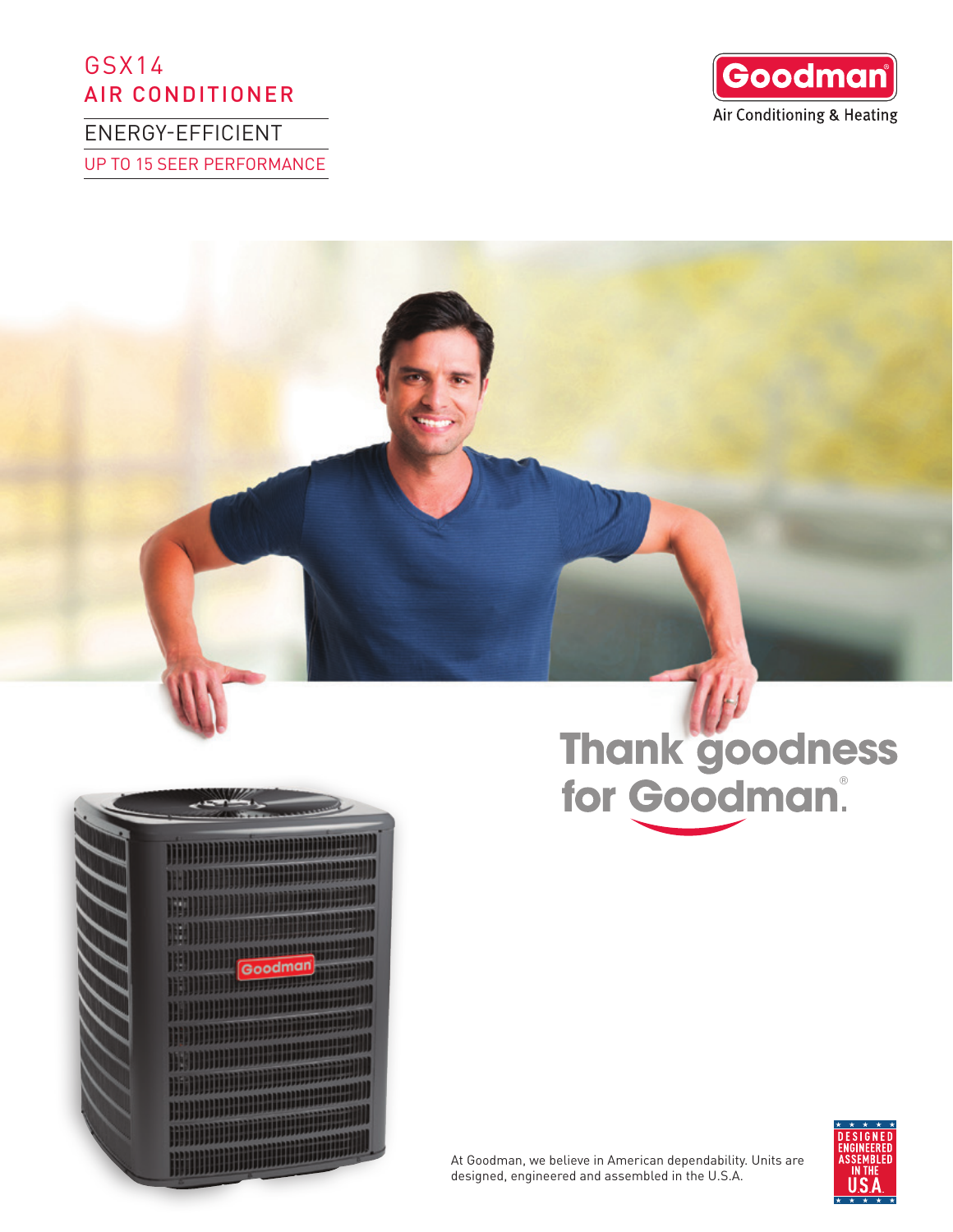

Goodman is one of the biggest names in home cooling, heating and energy-efficient home comfort. That's because Goodman lives up to its name in a big way, with time-tested energy-efficient technology, highlydurable materials and spot-on manufacturing. So, no matter where you live or whether your home is small or large, Goodman probably has a solution to help keep your home comfortable.

## Goodman will keep you cool as a cucumber.

The best air conditioner is the kind you don't have to think or worry about. It comes on the moment you need it and then runs quietly and efficiently all year long as needed. The **Goodman** GSX14 is loaded with features designed to provide outstanding performance for years to come. We use advanced techniques and materials so you know the cozy, even temperature you feel in every corner of your home is an energy-efficient trend that's designed to stay for many years.

# Don't let high utility bills make you lose your cool.

Our complete line of air conditioners are priced to help add comfort to your budget from a local independent **Goodman**  dealer. And that's only the beginning. We want you to smile every time you open your utility bill, so we design energyefficient technology into our units.

## Taking pride in our company heritage.

**Goodman** brand heating and cooling systems are designed to provide refreshingly affordable and energyefficient indoor comfort solutions using advanced technology. But the company ultimately adheres to some old-fashioned values, too. Goodman believes in the integrity of the American worker. That's why **Goodman** brand heating and cooling systems are designed, engineered and assembled in the United States.

Experience reliable indoor comfort for everyone in your home year after year after year.



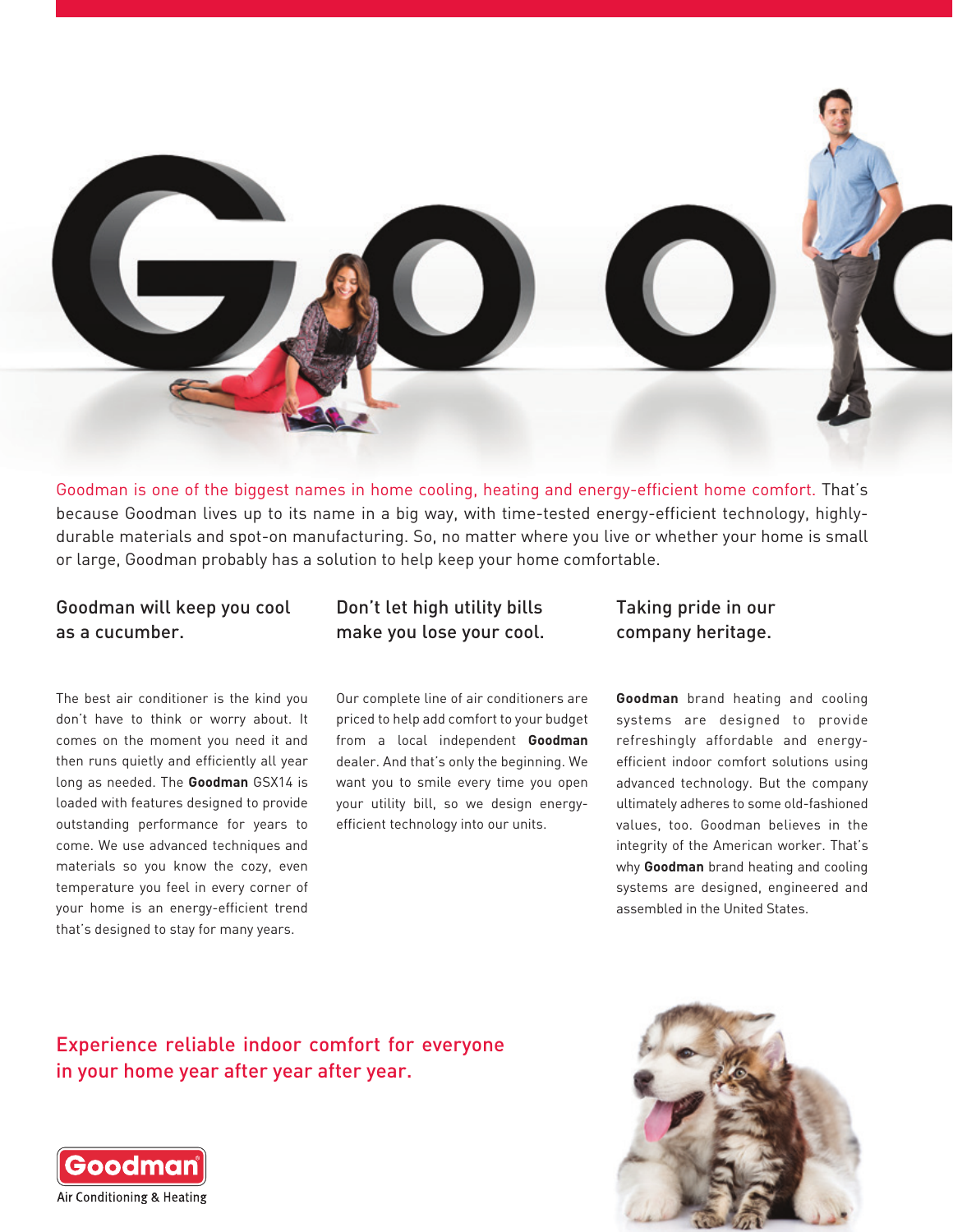

# A LOT GOES INTO EVERY **GOODMAN** BRAND GSX14 AIR CONDITIONER

#### The art of precision

**Energy-Efficient Compressor –** Designed to provide years of reliable cooling comfort, it provides up to 15 SEER cooling performance for lower energy bills compared to lower SEER units**.**

**Single-Speed Condenser Fan Motor –** With advanced fan design, it provides dependable, quiet airflow across the condensing coil.

### Goodman air conditioners simply work the way they're supposed to, making each one a thing of beauty.

**Efficient Cooling Capacity –** Five millimeter, refrigeration-grade premium copper tubing and aluminum fin condenser coil configuration deliver outstanding heat transfer properties with R-410A, chlorine-free, refrigerant.

**Heavy-Gauge, Galvanized Steel Enclosure Cabinet –** A louvered cabinet protects the coil, while its appliance-quality, post-paint, baked enamel finish protects your system from outdoor elements.

**Factory-Installed In-Line Filter Drier –** Protects the refrigerant system from dirt and **Factor y-instatted in-Line Fitter Drier –** Protects the remgerant system nom uncand when your current air conditioner moisture for longer service life compared to units without filter driers.

#### SMARTCOIL™ TECHNOLOGY SMALLER IS SMARTER

Long ago the HVAC industry determined that the combination of copper tubing and aluminum fins provided the most efficient transfer of thermal heat available. Today, the **Goodman** brand has improved upon this industry standard by making the condenser

coil copper tubing smaller and smarter. The result is an air conditioner unit that can offer high efficiency, use less refrigerant, and deliver money-saving and energy saving comfort to you for years.



breaks, it's good to know that your local, independent **Goodman** brand contractor has financing options available to help defray what might be considered an emergency purchase for your home.

# **Thank goodness for Goodman®**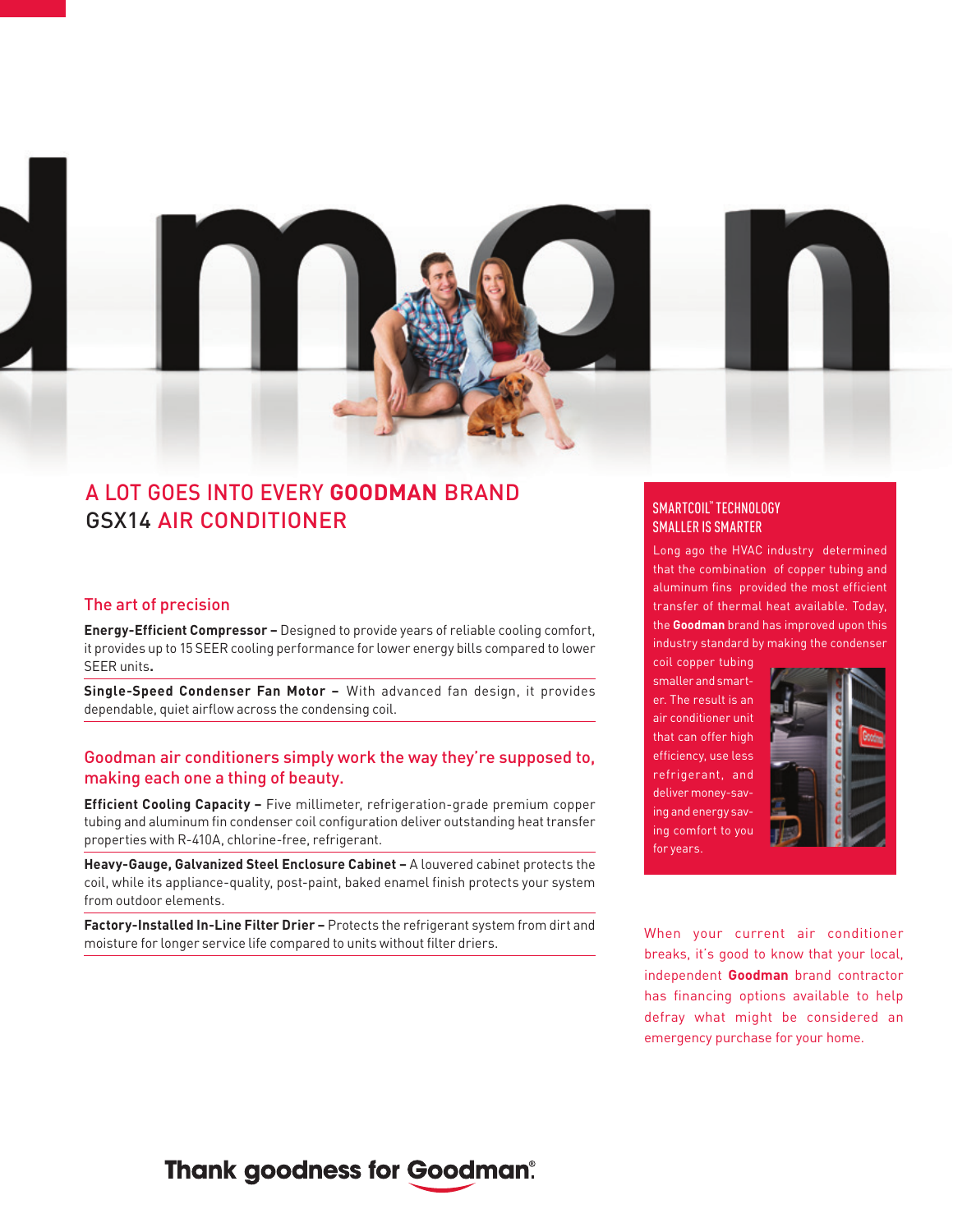

# COUNT ON OUTSTANDING LIMITED WARRANTY\* PROTECTION



Complete warranty details available from your local dealer or at www.goodmanmfg.com. To receive the 2-Year Unit Replacement Limited Warranty and 10-Year Parts Limited Warranty, online registration must be completed within 60 days of installation. Online registration is not required in California or Quebec.

#### EXTENDED SERVICE PLANS AVAILABLE

For even greater peace of mind, ask your dealer or visit our website at www.goodmanmfg. com for more details about Asure<sup>SM</sup>, an affordable Parts and/or Labor Extended Service Plan for your entire Goodman brand HVAC system.



Ask your dealer for full details.

#### **PERFORMANCE**



"SEER" stands for Seasonal Energy-Efficiency Ratio, which is a measurement of a air conditioner's cooling efficiency developed by the U.S. Department of Energy. It's a simple formula: the higher the SEER of your unit, the greater its efficiency – and the lower your operating costs.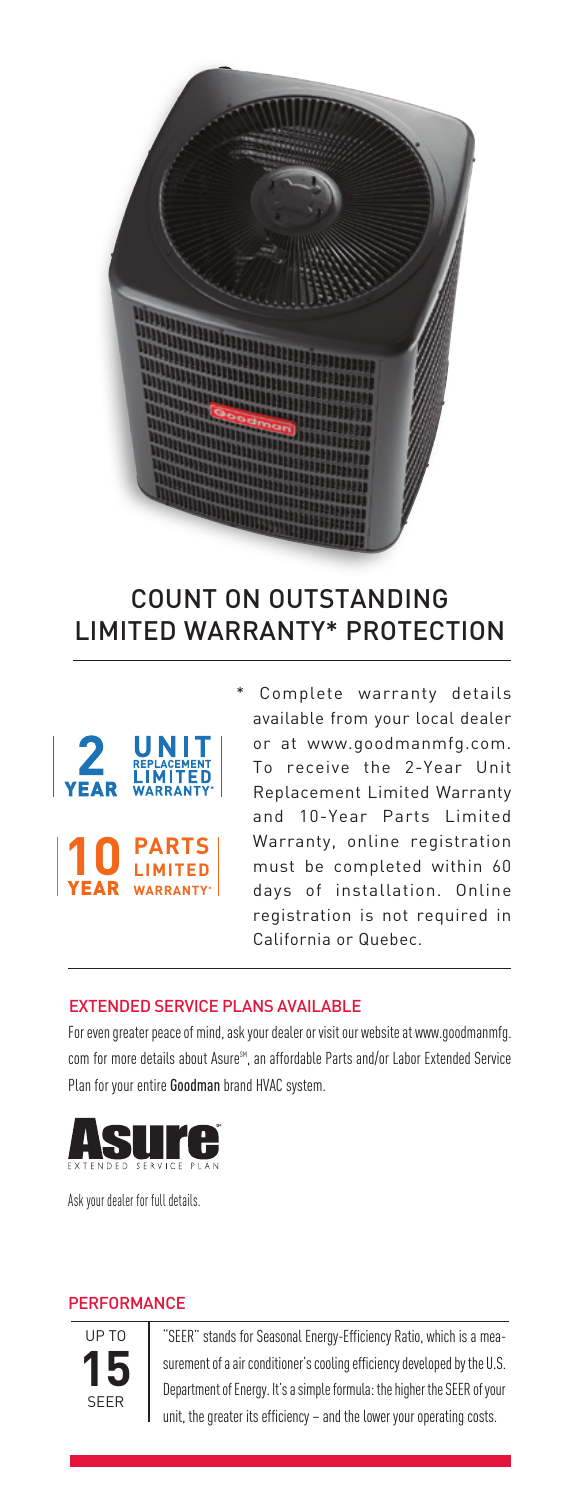Independent, dependable, courteous, prompt, honest, highly-skilled and respectful of you and your home. That's why all the time homeowners say,

"These guys are good – really good."



# Why does Goodman have such a large fan base?

Many of your neighbors may have discovered that a reliable and energy-efficient home comfort system doesn't have to cost a fortune. **Goodman** brand whole-house systems feature many of the latest and greatest money-saving technology benefits that we can offer. They are designed and engineered to run quietly and pretty much worry-free.